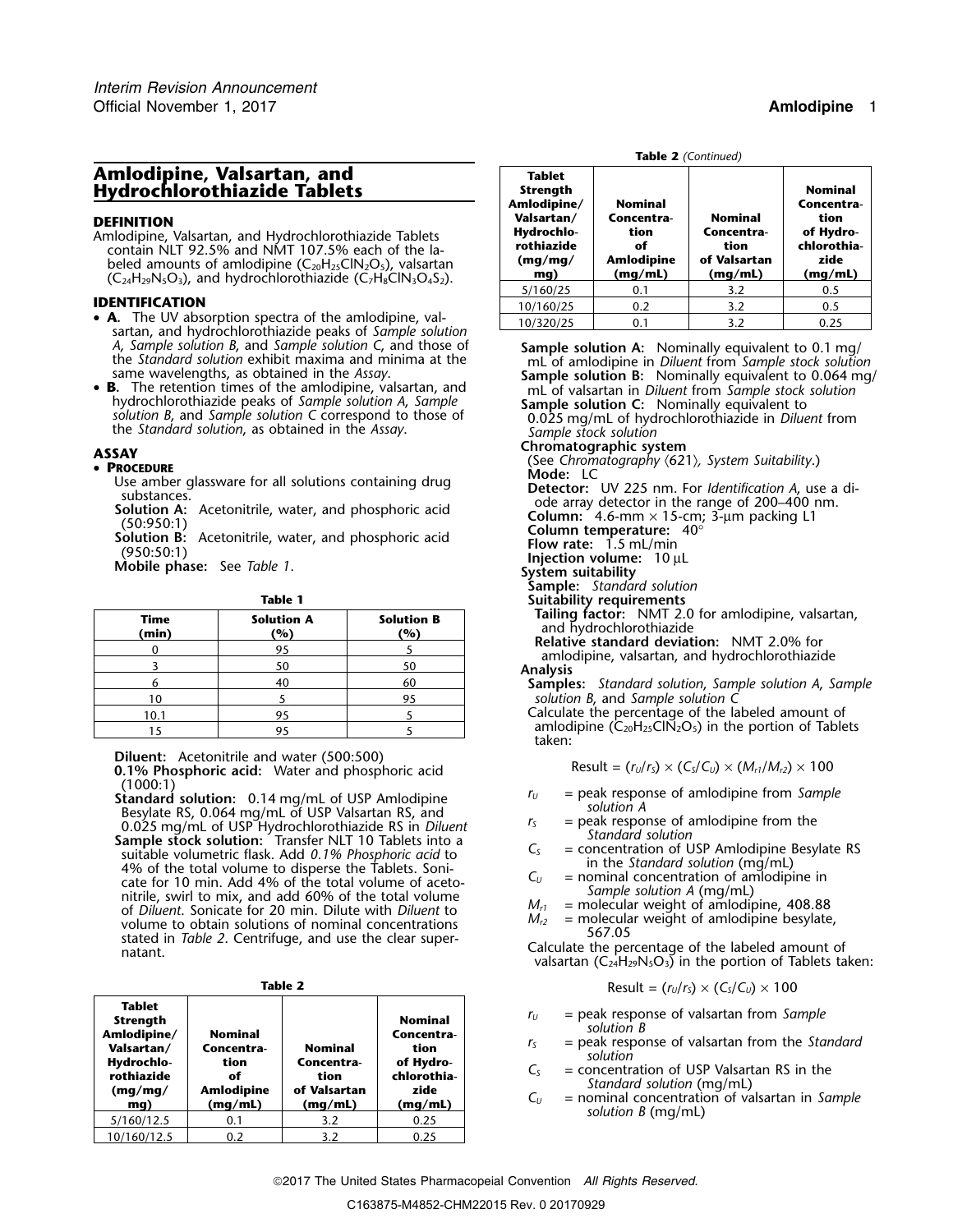Calculate the percentage of the labeled amount of **Mode:** LC<br>hydrochlorothiazide (C<sub>z</sub>H<sub>8</sub>ClN<sub>3</sub>O<sub>4</sub>S<sub>2</sub>) in the portion of **Detector:** UV 250 nm hydrochlorothiazide (Č<sub>7</sub>H<sub>8</sub>ClN<sub>3</sub>O<sub>4</sub>S<sub>2</sub>) in the portion of Tablets taken:

$$
Result = (r_U/r_S) \times (C_S/C_U) \times 100
$$

- 
- 
- 
- 
- 

•

**Buffer:** Dissolve 6.805 g of monobasic potassium<br>
phosphate and 0.896 g of sodium hydroxide in<br> **Samples:** Standard solution and Sample solution <sup>p</sup>hosphate and 0.896 g of sodium hydroxide in **Samples:** *Standard solution* and *Sample solution* 1000 mL of water. Adjust with 0.2 N sodium hydrox- Calculate the percentage of the labeled amount of the amount of the labeled amount of the amount of the amount of  $\epsilon$ . In the oriental amount of  $\epsilon$  a ide or 1 M phosphoric acid to a pH of 6.8.  $\overline{\phantom{a}}$  amlodipine (C20H2sClN2Os) dissolved: **Medium:** *Buffer*; 900 mL

- 
- 

| Time<br>(min) | <b>Solution A</b><br>(%) | <b>Solution B</b><br>(%) | $=$ peak resp<br>$r_{U}$  |
|---------------|--------------------------|--------------------------|---------------------------|
| 0.00          |                          |                          | solution<br>$=$ peak resp |
| 2.50          |                          |                          | solution                  |
| 2.51          |                          |                          | $=$ concentr              |
| 4.00          |                          |                          | Standar                   |

**Diluent:** 1 mg/mL of polysorbate 80 in *Buffer*  $L_2$  = label claim of valsartan (mg/Tablet)<br> **Standard stock solution A:** 0.07 mg/mL of USP Calculate the percentage of the labeled amount of<br>
Amlodipine Besylate and 0.12 chlorothiazide RS. Initially dissolve with 4% of the total volume of methanol, and dilute with *Diluent* to volume.

- sartan RS in methanol<br> **Sample solution** sample solution of USP Amlodipine  $r_5$  = peak response of hydrochlorothiazide from the
- **Standard solution:** 0.014 mg/mL of USP Amlodipine *r<sub>S</sub>* = peak response of h<br>Besylate RS, 0.16 mg/mL of USP Valsartan RS, and **the sylum of the sylum of the from the sylum the from the sylu** Besylate RS, 0.16 mg/mL of USP Valsartan RS, and *Standard solution* 0.0248 mg/mL of USP Hydrochlorothiazide RS in *Dilu- <sup>C</sup><sup>S</sup>* = concentration of USP Hydrochlorothiazide RS ent from *Standard stock* solution A and *Standard stock* in the *Standard solution* (mg/mL) from *Standard stock* solution (mg/mL)
- the statement of the solution of the solution of the statement of the statement of the statement of the statement of card at least the first 10 mL of the filtrate.<br>
Tolerances: NLT 75% (Q) of the labeled amount of card at card at least the first 10 mL of the filtrate. amlodipine (C20H25ClN2O5) is dissolved, NLT 80% (*Q*)

**Column:**  $4.6$ -mm  $\times$  5-cm; 3-µm packing L1 **Column temperature:**  $30^{\circ}$ **Column temperature:** 30° Result = (*<sup>r</sup>U*/*<sup>r</sup>S*) × (*CS*/*CU*) ×<sup>100</sup> **Flow rate:** 1.5 mL/min **Injection volume** *r*<sub>*U*</sub> = peak response of hydrochlorothiazide from **For 10/320/25 (mg/mg/mg) of Tablet strengths**<br> *Sample solution* C<br> *For 10/320/25 (mg/mg/mg) of Tablet strengths*<br> *For 10/320/25 (mg/mg/mg) of Tablet strengths*<br> *S*<sub></sub>  $r =$  peak response of hydrochlorothiazide from the  $r = \frac{5 \text{ }\mu\text{L}}{5 \text{ }\mu\text{L}}$  For 5/160/12.5, 10/160/12.5, 5/160/25, and 10/  $C_5$  = concentration of USP Hydrochlorothiazide RS<br>
in the *Standard solution* (mg/mL)<br>  $C_U$  = nominal concentration of hydrochlorothiazide<br>
in *Sample solution* C (mg/mL)<br>
in *Sample solution* C (mg/mL)<br>
System suitabil in *Sample solution C* (mg/mL) **System suitability Acceptance criteria:** 92.5%–107.5% **Sample:** *Standard solution* **PERFORMANCE TESTS**<br>Resolution: NLT 3.0 between amlodipine and valsartan *Change to read:* **Tailing factor:** NMT 2.0 for amlodipine, valsartan, and hydrochlorothiazide **DISSOLUTION**  $\langle 711 \rangle$ <br>**Relative standard deviation:** NMT 2.0% for<br>**ISSOLUTION**  $\langle 711 \rangle$ <br>**ISSOLUTION**  $\langle 711 \rangle$ **Test 1** amlodipine, valsartan, and hydrochlorothiazide Apparatus 2<br>Apparatus 2 For 5/160/12.5, 10/160/12.5, 5/160/25, and 10/<br>160/25 (mg/mg/mg) of Tablet strengths<br>(amlodipine/valsartan/hydrochlorothiazide): 50<br> $r_{U}$  = peak response of amlodipine from the<br>mm mm<br>
For 10/320/25 (mg/mg/mg) of Tablet strengths<br>
For 10/320/25 (mg/mg/mg) of Tablet strengths<br>
(amlodipine/valsartan/hydrochlorothiazide): 55<br>
Time: 30 min<br>
Solution A: Acetonitrile, water, and phosphoric acid<br>
Solution (950:50:1)<br> **Mobile phase:** See *Table 3*. values are calculate the percentage of the labeled amount of valsartan (C<sub>24</sub>H<sub>29</sub>N<sub>5</sub>O<sub>3</sub>) dissolved: **Table 3** Result =  $(r_U/r_S) \times C_S \times V \times (1/L_2) \times 100$  $r_U$  = peak response of valsartan from the *Sample solution* 0.00 <sup>67</sup> <sup>33</sup> *<sup>r</sup><sup>S</sup>* = peak response of valsartan from the *Standard*  $C<sub>S</sub>$  = concentration of USP Valsartan RS in the 4.00 <sup>67</sup> <sup>33</sup> *Standard solution* (mg/mL)

= volume of *Medium*, 900 mL<br>= label claim of valsartan (mg/Tablet)

$$
Result = (r_U/r_S) \times C_S \times V \times (1/L_3) \times 100
$$

- **Standard stock solution B:** 3.2 mg/mL of USP Val-<br>sartan RS in methanol *Sample solution*<br>*Sample solution* 
	-
	-
	-

*solution B*, respectively *Solution B*, respectively *V* = volume of *Medium*, 900 mL **Sample solution:** Pass a portion of the solution under  $L_3$  = label claim of hydrochlorothiazide (mg/Tablet) **Chromatographic system** of the labeled amount of valsartan (C<sub>24</sub>H<sub>29</sub>N<sub>5</sub>O<sub>3</sub>) is dis-Solved, and NLT 80% (*C<sub>2</sub>H<sub>29</sub>N<sub>3</sub>O<sub>3</sub>) is a chromatography (621)<i>, System Suitability*.) https://www.colved.and NLT 80% (*Q*) of the labeled amount of (See *Chromatography*  (621)*, System Suitability*.) https://www.co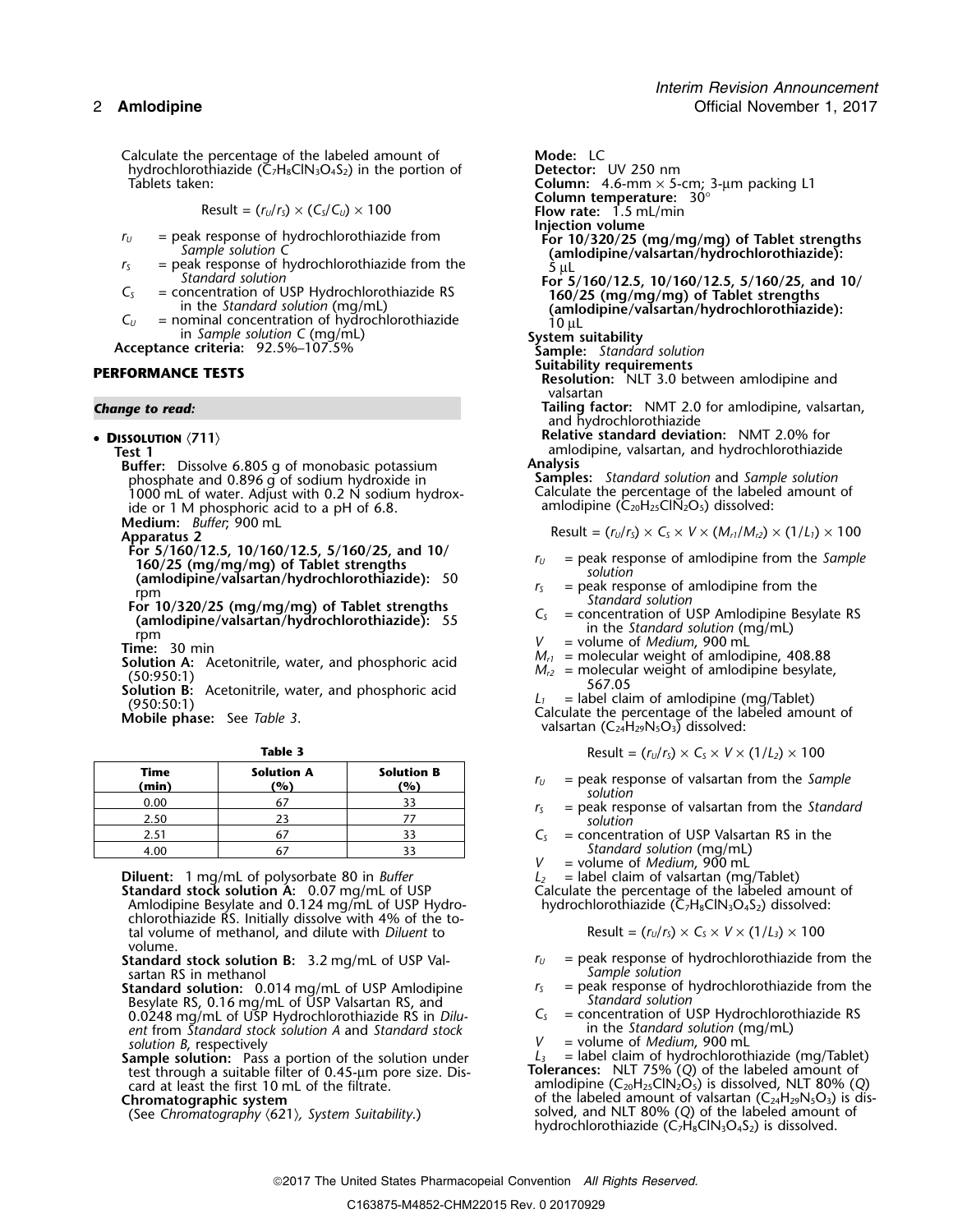# **Test 2:** If the product complies with this test, the label- **Analysis** ing indicates that the product meets USP *Dissolution* Test 2.

**Medium:** Proceed as directed under *Dissolution Test 1*; 900 mL.

**For Tablets labeled to contain amlodipine/val-12.5, 5/160/25, 10/160/25, and 5/80/12.5 (mg/** *solution*

**For Tablets labeled to contain amlodipine/val-**<br>**Standard solution** Standard Solution Standard Sesylate RS artan/hydrochlorothiazide. 10/320/25 (mg/mg/  $C_s$  = concentration of USP Amlodipine Besylate RS **sartan/hydrochlorothiazide, 10/320/25 (mg/mg/<br>mg): 55 rpm** mg): 55 rpm<br> **mg**): 55 rpm<br> **mg**): 55 rpm<br> **mg**): 55 rpm<br> **mg**): 55 rpm<br> **mg**): 55 rpm

**For valsartan and hydrochlorothiazide:** 30 min **For amlodipine:** 45 min

**Buffer:** Mix 7.0 mL of triethylamine with 1000 mL of  $\frac{567.05}{4}$  = label claim of amlodipine (mg/Tablet) water. Adjust with phosphoric acid to a pH of 3.0. **Solution A:** Acetonitrile and *Buffer* (10:90) **Solution B:** Acetonitrile and *Buffer* (90:10)

**Mobile phase:** See *Table 4.* 

| Time<br>(min) | <b>Solution A</b><br>(%) | <b>Solution B</b><br>(%) | solution<br>$=$ peak resp |
|---------------|--------------------------|--------------------------|---------------------------|
|               | 90                       |                          | solution                  |
|               | 30                       |                          | $=$ concentr<br>Standar   |
|               | 90                       |                          | $=$ volume $\alpha$       |
|               | 90                       |                          | = label clai              |

Calculate the percentage of the labeled amount of<br>Amlodipine Besylate RS, prepared as follows. Initially<br>Amlodipine Besylate RS, prepared as follows. Initially dissolve in 10% of the final volume of methanol and dilute with *Medium* to volume.

**Standard stock solution B:** 1.6 mg/mL of USP Val-<br>standard stock solution C: 0.7 mg/mL of USP Hydro-<br>**Standard stock solution C:** 0.7 mg/mL of USP Hydro-<br>chlorothiazide RS, prepared as follows. Initially dis-<br>solve in 25 solve in 25% of the final volume of methanol and<br>dilute with *Medium* to volume.<br>**Standard solution:** (L<sub>1</sub>/1000) mg/mL of amlodipine,<br>(L<sub>2</sub>/1000) mg/mL of valsartan, and (L<sub>3</sub>/1000) mg/mL<br>(L<sub>2</sub>/1000) mg/mL of valsartan,

(*L2*/1000) mg/mL of valsartan, and (*L3*/1000) mg/mL *<sup>L</sup><sup>3</sup>* = label claim of hydrochlorothiazide (mg/Tablet) of hydrochlorothiazide in •.*Medium*•*Standard stock solution A*, *Standard stock solution B*, amlodipine (C20H25ClN2O5) is dissolved, NLT 80% (*Q*) claim of amlodipine in mg/Tablet, *L2* is the label claim solved, and NLT 80% (*Q*) of the labeled amount of of valsartan in mg/Tablet, and *L3* is the label claim of hydrochlorothiazide (C7H8ClN3O4S2) is dissolved.

test through a suitable filter of 1-µm pore size. *Test 3*.

**Relative standard deviation:** NMT 2.0% for each **Times** peak **For valsartan and hydrochlorothiazide:** 30 min

Calculate the percentage of the labeled amount of amlodipine (C<sub>20</sub>H<sub>25</sub>ClN<sub>2</sub>O<sub>5</sub>) dissolved:

**Apparatus 2** Result =  $(r_U/r_S) \times C_S \times V \times (M_{r1}/M_{r2}) \times (1/L_1) \times 100$ 

- **sartan/hydrochlorothiazide, 5/160/12.5, 10/160/** *<sup>r</sup><sup>U</sup>* = peak response of amlodipine from the *Sample*
- **mg/mg):** 50 rpm<br> **mg/mg):** 50 rpm<br> **For Tablets labeled to contain amlodinine/val-**<br> **Standard solution** 
	-
	-
	- *V* = volume of *Medium*, 900 mL<br>*M*<sub>*r*1</sub> = molecular weight of amlodipine, 408.88
	- $M_{r2}$  = molecular weight of amlodipine besylate, 567.05

Calculate the percentage of the labeled amount of valsartan (C<sub>24</sub>H<sub>29</sub>N<sub>5</sub>O<sub>3</sub>) dissolved:

$$
Result = (rU/rS) \times CS \times V \times (1/L2) \times 100
$$

- **Table 4** *r* $r_U$  = peak response of valsartan from the *Sample*<br>**olution A Solution B** *solution* 
	- **(min) (%) (%)** *<sup>r</sup><sup>S</sup>* = peak response of valsartan from the *Standard*
	- *C<sub>S</sub>* = concentration of USP Valsartan RS in the *Standard solution* (mg/mL)  $V =$  volume of *Medium*, 900 mL
		-

 $L_2$  = label claim of valsartan (mg/Tablet)

Result = 
$$
(r_U/r_S) \times C_S \times V \times (1/L_3) \times 100
$$

- 
- 
- -
- Tolerances: NLT 75% (*Q*) of the labeled amount of<br>amlodipine (C<sub>20</sub>H<sub>25</sub>ClN<sub>2</sub>O<sub>5</sub>) is dissolved, NLT 80% (*Q*) and *Standard stock solution C*, where *L<sub>1</sub>* is the label of the labeled amount of valsartan (C<sub>24</sub>H<sub>29</sub>N<sub>5</sub>O<sub>3</sub>) is dis-<br>claim of amlodipine in mg/Tablet, *L<sub>2</sub>* is the label claim solved, and NLT 80% (Q) of the labeled
- hydrochlorothiazide in mg/Tablet **Test 3:** If the product complies with this test, the label- **Sample solution:** Pass a portion of the solution under ing indicates that the product meets USP *Dissolution*
- test through a suitable filter of 1-µm pore size.<br>
Chromatographic system<br>
(See Chromatography (621), System Suitability.)<br>
Medium: Dissolve 6.80 g of monobasic potassium<br>
mosphate in 1000 mL of water. Adjust with 10% so-<br> **Detector:** UV 237 nm valsartan and hydrochlorothiazide; 900 mL for<br> **Column:** 4.6-mm × 15-cm; 5-µm packing L1 amlodipine.<br> **Apparatus 2 Apparatus 2**

Autosampler: 10°<br>
Column: 50°<br>
Column: 50°<br>
Flow rate: 1.5 mL/min<br>
Flow rate: 1.5 mL/min<br>
Injection volume: 20 µL<br>
System suitability the suitable of the state of the suitable of the state of the suitable of the state of t

**For amlodipine:** 45 min

**Solution A:** Acetonitrile, trifluoroacetic acid and water (10: 0.1: 90)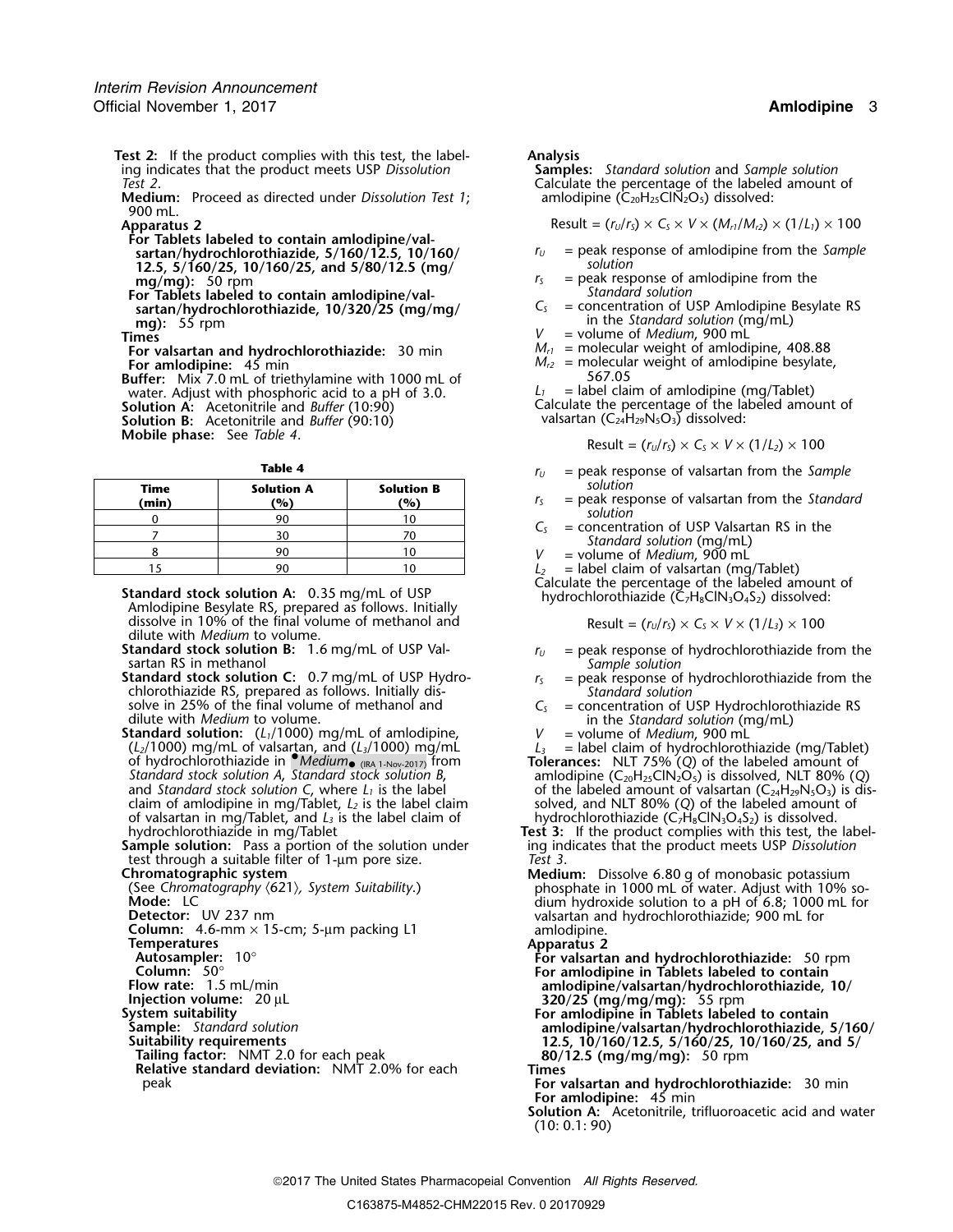**Solution B:** Acetonitrile, trifluoroacetic acid and water Calculate the percentage of the labeled amount of (90: 0.1: 10)<br>(90: 0.1: 10) valsartan (C<sub>24</sub>H<sub>29</sub>N<sub>5</sub>O<sub>3</sub>) dissolved: **Mobile phase:** See *Table 5.* 

| п |  |  |
|---|--|--|

|               |                                     |                          | $\frac{1}{2}$ | $=$ peak response or vaisarian from the sum                        |
|---------------|-------------------------------------|--------------------------|---------------|--------------------------------------------------------------------|
| Time<br>(min) | <b>Solution A</b><br>$\frac{10}{6}$ | <b>Solution B</b><br>(%) |               | solution<br>$=$ peak response of valsartan from the Star           |
| 0.01          |                                     |                          |               | solution                                                           |
| 2.5           |                                     | 90                       | $C_{S}$       | = concentration of USP Valsartan RS in the                         |
| 3.0           |                                     |                          |               | Standard solution (mg/mL)<br>= volume of <i>Medium</i> , $1000$ mL |
| 5.0           |                                     |                          |               | $=$ label claim of valsartan (mg/Tablet)                           |
|               |                                     |                          |               |                                                                    |

Calculate the percentage of the labeled amount of **Diluent:** Acetonitrile and water (50:50) **Calculate the percentage of the labeled amount of <b>Standard stock solution A:** 0.15 mg/mL of USP **Standard stock solution A:** 0.1 Amlodipine Besylate RS in *Medium*, prepared as fol-<br>lows. Initially dissolve and sonicate in 5% of the final<br>volume of *Diluent*, and dilute with *Medium* to volume. volume of *Diluent*, and dilute with *Medium* to volume.<br> **Standard stock solution B:** 1.6 mg/mL of USP Val-<br>
sartan RS in *Medium*, prepared as follows. Initially dis-<br>
solve and sonicate in 20% of the final volume of *D ent, and* dilute with *Medium* to volume.<br>
Standard stock solution C: 0.25 mg/mL of USP Hy-<br>
drochlorothiazide RS in Medium, prepared as follows.<br>
Initially dissolve and sonicate in 10% of the final vol-<br>
Initially disso nm<br>**Column:** 4.6-mm × 10-cm; 5-µm packing L1<br>**IMPURITIES Flow rate:** 1.5 mL/min **Flow rate:** 1.5 mL/min **Injection volume:** 10 µL<br>**System suitability System suitability** *Change to read:* **Sample:** *Standard solution* **Suitability requirements Tailing factor:** NMT 2.0 for each peak **• ORGANIC IMPURITIES Relative standard deviation:** NMT 2.0% for each peak **lution B, Sample solution C,** and **Chromatographic Samples:** *Standard solution* and *Sample solution* Samples: Standard solution and Sample solution<br>Calculate the percentage of the labeled amount of **system:** Proceed as directed in the *Assay.*<br>amlodipine (C<sub>20</sub>H<sub>25</sub>ClN<sub>2</sub>O<sub>5</sub>) dissolved: **System suitability solution:** 0.0

- $r<sub>S</sub>$  = peak response of amlodipine from the *Standard solution*
- 
- 
- 
- 
- $L_1$  = label claim of amlodipine (mg/Tablet)

valsartan  $(C_{24}H_{29}N_5O_3)$  dissolved:

$$
Result = (rU/rS) \times CS \times V \times (1/L2) \times 100
$$

- $r_U$  = peak response of valsartan from the *Sample*<br>*solution*
- $r<sub>S</sub>$  = peak response of valsartan from the *Standard* 
	-
- 

Result = 
$$
(r_U/r_s) \times C_s \times V \times (1/L_s) \times 100
$$

- 
- 
- 
- 

- 
- **UNIFORMITY OF DOSAGE UNITS** 〈**905**〉**:** Meet the

- Use amber glassware for all solutions containing drug substances.
- **Analysis Mobile phase, Diluent, Sample solution A, Sample so-**
- **System suitability solution:** 0.02 mg/mL each of USP<br>Benzothiadiazine Related Compound A RS and USP Val-<br>Benzothiadiazine Related Compound A RS and USP Val- $\text{Result} = (r_0/r_5) \times C_5 \times V \times (M_{r1}/M_{r2}) \times (1/L_1) \times 100$  sartan Related Compound B RS, 0.005 mg/mL of USP Amlodipine Related Compound A RS, 0.14 mg/mL of *r*<sub>*U*</sub> = peak response of amlodipine from the *Sample* USP Amlodipine Besylate RS, 0.064 mg/mL of USP Val-<br>sartan RS, and 0.025 mg/mL of USP Hydrochlorothiasartan RS, and 0.025 mg/mL of USP Hydrochlorothia-<br>zide RS in *Diluent*
- *Standard solution* **Sensitivity solution:** 0.14 µg/mL of USP Amlodipine *<sup>C</sup><sup>S</sup>* = concentration of USP Amlodipine Besylate RS Besylate RS, 0.064 <sup>µ</sup>g/mL of USP Valsartan RS, and in the *Standard solution* (mg/mL) 0.025 <sup>µ</sup>g/mL of USP Hydrochlorothiazide RS in *Diluent V* = volume of *Medium*, 900 mL **Standard solution:** 0.0005 mg/mL of USP Amlodipine *M*<sub>c1</sub> = molecular weight of amlodipine, 408.88 **Standard Solution:** 0.0001 mg/mL of USP  $M_{\rm r1}$  = molecular weight of amlodipine, 408.88  $\hphantom{M_{\rm r1}}\sim\hphantom{M_{\rm r1}}\,$  Related Compound A RS, 0.0001 mg/mL of USP  $M_{r2}$  = molecular weight of amlodipine besylate,  $B$ enzothiadiazine Related Compound A RS, 0.0003 mg/ 567.05 mL of USP Amlodipine Besylate RS, 0.00015 mg/mL of

2017 The United States Pharmacopeial Convention *All Rights Reserved.*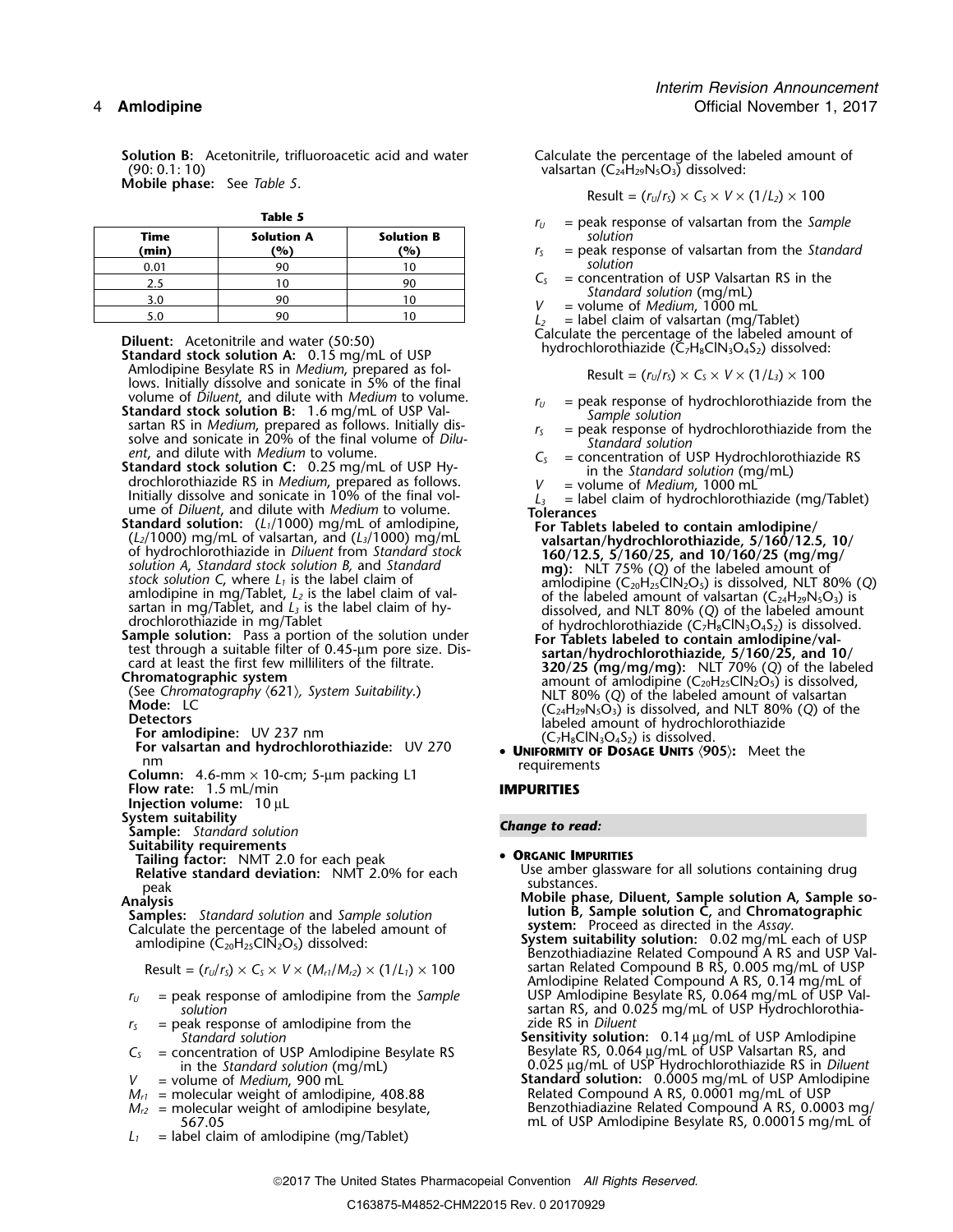USP Valsartan RS, and 0.00005 mg/mL of USP Hydro-  $I_U$  = peak response of chlorothiazide or chlorothiazide RS in *Diluent* hydrochlorothiazide dimer from *Sample*

**System suitability**<br>**Samples:** System suitability solution, Sensitivity solution,  $r_s$  = peak response of hydrochlorothiazide from the **Samples:** *System suitability solution, Sensitivity solution, r<sub>S</sub>* = peak response of hydrochlorothianal from the from the from the from the from the from the from the from the from the from the from the standard solut and *Standard solution Standard solution*

**Resolution:** NLT 2.0 between any adjacent peaks of in the *Standard solution* (mg/mL) benzothiadiazine related compound A, hydrochloro-  $C_U$  = nominal concentration of hydrochlorothiazide benzothiadiazine related compound A, hydrochloro-<br>thiazide, amlodipine related compound A,  $\frac{C_U}{V}$  = nominal concentration of hydrothiazide, amlodipine related compound A, thiazide, amlodipine related compound A, in *Sample solution C* (mg/mL) amlodipine, valsartan related compound B, and val-<br>Calculate the percentage of each unspecified amlodipine, valsartan related compound B, and val-<br>sartan, System suitability solution

**Relative standard deviation:** NMT 5.0% for  $am$ lodipine related compound A, benzothiadiazine

- related compound A, amlodipine, valsartan, and hy-<br>drochlorothiazide, Standard solution **Signal-to-noise ratio:** NLT 10 for amlodipine, val-<br>sartan, and hydrochlorothiazide. Sensitivity solution and a peak response of amlodipine from the
- sartan, and hydrochlorothiazide, *Sensitivity solution*<br>**Analysis**

**Samples:** *Sample solution A, Sample solution B, Sample solution C, and Standard solution* 

pound A in the portion of Tablets taken: *Sample solution A* (mg/mL)

$$
Result = (rU/rS) \times (CS/CU) \times (Mr1/Mr2) \times 100
$$

- 
- = peak response of amlodipine related<br>compound A from the *Standard solution*<br>= concentration of USP Amlodipine Related
- *C<sub>S</sub>* = concentration of USP Amlodipine Related **Table 6** Compound A RS in the *Standard solution* **Table 6** (mg/mL) **Relat**

 $C_U$  = nominal concentration of amlodipine in *Sample solution A* (mg/mL)

- $M_{r1}$  = molecular weight of amlodipine related compound  $\overline{A}$  free base, 406.86
- $M_{r2}$  = molecular weight of amlodipine related compound A fumarate, 522.93

Calculate the percentage of any valsartan related<br>degradation product in the portion of Tablets taken:

$$
Result = (r_U/r_S) \times (C_S/C_U) \times 100
$$

- $r_U$  = peak response of any valsartan related degradation product from *Sample solution B*
- *r*<sub>S</sub> = peak response of valsartan from the *Standard*<br> *C*<sub>S</sub> = concentration of USP Valsartan RS in the *Standard solution* (mg/mL)
- 
- $C_U$  = nominal concentration of valsartan in *Sample* solution *B* (mg/mL)

Calculate the percentage of benzothiadiazine related compound A in the portion of Tablets taken:

$$
Result = (r_U/r_S) \times (C_S/C_U) \times 100
$$

- $r_U$  = peak response of benzothiadiazine related<br>compound A from Sample solution C benzothiadiazine -4-yl 1,1-dioxide)methyl]3,4-dihydro-4H-1,2,4-
- $r<sub>S</sub>$  = peak response of benzothiadiazine related compound A from the *Standard solution*
- $C_5$  = concentration of USP Benzothiadiazine Related Compound A RS in the *Standard solution*
- $C_U$  = nominal concentration of hydrochlorothiazide  $C_U$  .  $D$ iethyl 2-[(2-aminoethoxy)methyl]-4-(2-chlorophenyl)-6-methyl-1,4-

in *Sample solution* C (mg/mL)<br>Calculate the percentage of chlorothiazide and<br>hydrochlorothiazide dimer in the portion of Tablets (IRC) hydrochlorothiazide dimer in the portion of Tablets 1-Nov-2017) Process related impurity given for information only.<br>taken:

$$
Result = (r_U/r_S) \times (C_S/C_U) \times 100
$$

- 
- 
- **Suitability requirements**<br>**Resolution:** NLT 2.0 between any adjacent peaks of *C<sub>S</sub>* = concentration of USP Hydrochlorothiazide RS<br>**Resolution:** NLT 2.0 between any adjacent peaks of *C<sub>S</sub>* = concentration of USP Hydr
	-

degradation product in the portion of Tablets taken:

$$
Result = (rU/rS) \times (CS/CU) \times (Mr1/Mr2) \times 100
$$

- $r_U$  = peak response of each unspecified degradation product from Sample solution A
- 
- **Analysis 3**<br>*C<sub>S</sub>* = concentration of USP Amlodipine Besylate RS
- in the *Standard solution* (mg/mL)<br> $C_U$  = nominal concentration of amlodipine in Calculate the percentage of amlodipine related com- $C_U$  = nominal concentration of amlodipine in
	- $M_{r1}$  = molecular weight of amlodipine, 408.88
	- $M_{r2}$  = molecular weight of amlodipine besylate, 567.05

*r*<sub>*U*</sub> = peak response of amlodipine related **Acceptance criteria:** See *Table 6*. Disregard the compound A from *Sample solution A* amlodipine ethyl analog peak, the valsartan rela compound A from *Sample solution A* amlodipine ethyl analog peak, the valsartan related  $r_{\rm s}$   $\phantom{r_{\rm s}}$  = peak response of amlodipine related  $\phantom{r_{\rm s}}$   $\phantom{r_{\rm s}}$  compound B peak, and any peaks below 0.1%.

| Compound A RS in the S <i>tandard solution</i>                                                     |                                                            |                                             |                                       |
|----------------------------------------------------------------------------------------------------|------------------------------------------------------------|---------------------------------------------|---------------------------------------|
| (mg/mL)<br>ominal concentration of amlodipine in<br>Sample solution A (mg/mL)                      | <b>Name</b>                                                | <b>Relative</b><br>Retention<br><b>Time</b> | Acceptance<br>Criteria,<br>NMT $(% )$ |
| olecular weight of amlodipine related<br>compound A free base, 406.86                              | Benzothiadiazine related<br>compound A <sup>a</sup>        | 0.60                                        | 1.0                                   |
| olecular weight of amlodipine related                                                              | Chlorothiazide <sup>b</sup>                                | 0.62                                        | 0.50                                  |
| compound A fumarate, 522.93                                                                        | Hydrochlorothiazide                                        | 0.64                                        |                                       |
| the percentage of any valsartan related                                                            | Devaleryl valsartan <sup>c</sup>                           | 0.71                                        | 0.2                                   |
| tion product in the portion of Tablets taken:<br>Result = $(r_U/r_s) \times (C_s/C_u) \times 100$  | Hydrochlorothiazide<br>dimerd                              | 0.89                                        | 0.50                                  |
| eak response of any valsartan related                                                              | Amlodipine related<br>compound A <sup>e</sup>              | 0.96                                        | 0.5                                   |
| degradation product from Sample solution B                                                         | Amlodipine                                                 | 1.00                                        |                                       |
| eak response of valsartan from the Standard<br>solution<br>oncentration of USP Valsartan RS in the | Valsartan related<br>degradation<br>product 1 <sup>f</sup> | 1.04                                        | 0.2                                   |
| Standard solution (mg/mL)<br>ominal concentration of valsartan in Sample<br>solution B (mg/mL)     | Amlodipine ethyl<br>analogg                                | 1.08                                        |                                       |
| the percentage of benzothiadiazine related<br>nd A in the nortion of Tahlets taken:                | Valsartan related<br>compound Bh                           | 1.22                                        |                                       |

<sup>a</sup> 4-Amino-6-chloro-1,3-benzenedisulfonamide.

c .*N*-{[2'-(1*H*-Tetrazole-5-yl)biphenyl-4-yl]methyl}-L-valine.

<sup>e</sup> 3-Ethyl *5-methyl [2-(2-aminoethoxymethyl)-4-(2-chlorophenyl)-6-meth-<br>yl-3,5-pyridinedicarboxylate].* 

Example 1 Concentration of USP Benzothiadiazine Related<br>
Compound A RS in the *Standard solution*<br>
(mg/mL) ties.<br>
= nominal concentration of hydrochlorothiazide<br>
= nominal concentration of hydrochlorothiazide<br>
= nominal co

in *Sample solution C* (mg/mL) dihydropyridine-3,5-dicarboxylate. Process related impurity given for in-

h . •.*N*-Butyryl-*N*-{[2′-(1*H*-tetrazole-5-yl)biphenyl-4-yl]-methyl}-L-valine.•

. Benzenesulfonic acid is the counter ion to the amlodipine, and peaks at RRT of 0.33 and 0.42 are not considered as degradation products.

<sup>&</sup>lt;sup>b</sup> 6-Chloro-2H-1,2,4-benzothiadiazine-7-sulfonamide 1,1-dioxide.